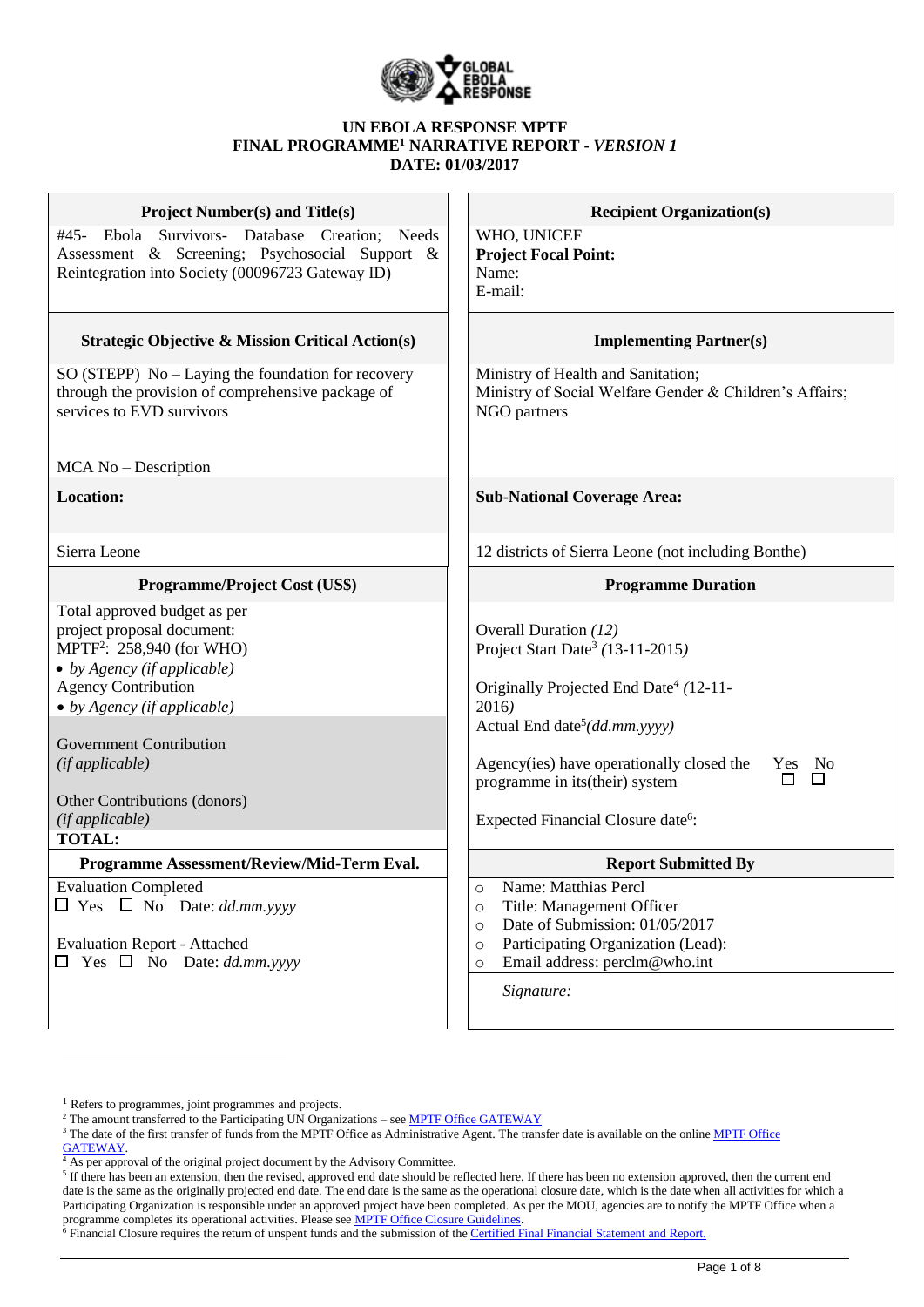| <b>Report Cleared By</b>               |
|----------------------------------------|
| Name: Harry Opata                      |
| Date of Submission: 01/05/2017         |
| Participating Organization (Lead): WHO |
| Email address                          |
| Signature:                             |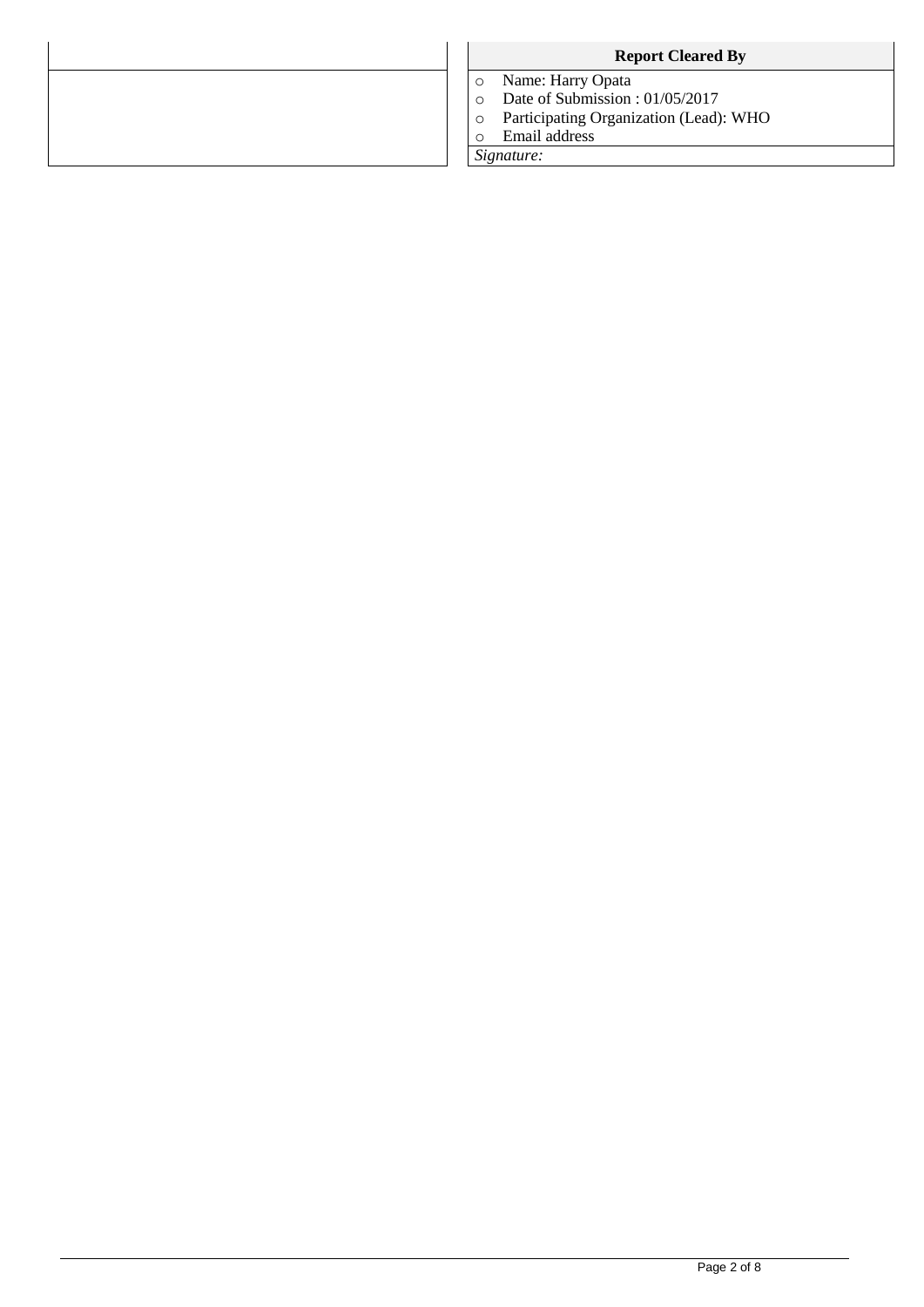#### **PROJECT/PROPOSALRESULT MATRIX**

| Project Proposal Title: Ebola Survivors- Database Creation; Needs Assessment & Screening; Psychosocial Support & Reintegration into Society |                                                               |                                                            |               |                            |                                                        |                                 |
|---------------------------------------------------------------------------------------------------------------------------------------------|---------------------------------------------------------------|------------------------------------------------------------|---------------|----------------------------|--------------------------------------------------------|---------------------------------|
| Strategic Objective to which the project<br><b>Services</b><br><b>Basic</b><br>contributed<br>and<br>Infrastructure                         |                                                               |                                                            |               |                            |                                                        |                                 |
| $MCA$ $\vert$ $\vert$ <sup>7</sup>                                                                                                          |                                                               |                                                            |               |                            |                                                        |                                 |
| <b>Output Indicators</b>                                                                                                                    | <b>Geographical Area</b>                                      | Target <sup>8</sup>                                        | <b>Budget</b> | Achievement                | Means of<br>verification                               | Responsable<br>Organization(s). |
| Number of trained survivor advocates in case<br>management, patient advocacy and field<br>screening                                         |                                                               | 100                                                        | 40,000        | 152                        |                                                        |                                 |
| Number of trained health workers and<br>community health workers in CPES and<br>survivor screening                                          | 12 districts in Sierra Leone (No<br>survivors on Bonthe)      | 80/150                                                     | 52,000        | 10/226                     | Financial report,<br>Photographs,<br>Attendance sheets | MOHS/WHO                        |
| Number of strengthened or established survivor<br>clinics                                                                                   |                                                               | 13                                                         | 150,000       | 104 public<br>health units |                                                        |                                 |
| MCA[]                                                                                                                                       |                                                               |                                                            |               |                            |                                                        |                                 |
| <b>Effect Indicators</b>                                                                                                                    | Geographical Area<br>(where the project directly<br>operated) | Baseline <sup>9</sup><br>In the exact area of<br>operation | Target        | Final<br>Achievements      | Means of<br>verification                               | Responsable<br>Organization(s)  |
|                                                                                                                                             |                                                               |                                                            |               |                            |                                                        |                                 |
|                                                                                                                                             |                                                               |                                                            |               |                            |                                                        |                                 |

 $\overline{a}$ 

 $7$  Project can choose to contribute to all MCA or only the one relevant to its purpose.

<sup>&</sup>lt;sup>8</sup> Assuming a ZERO Baseline<br><sup>9</sup> If data is not available, please explain how it will be collected.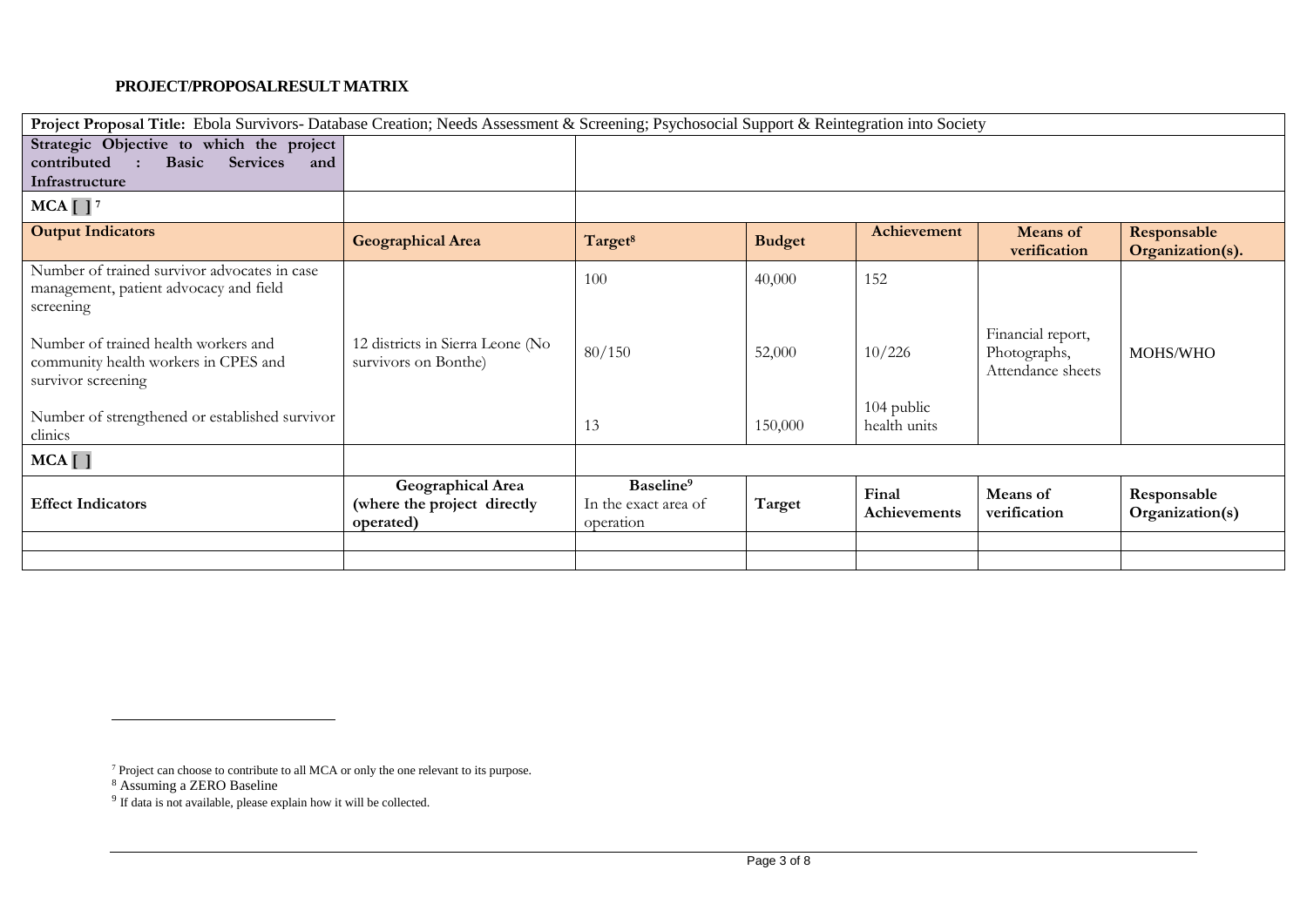## **FINAL PROGRAMME REPORT FORMAT**

## **EXECUTIVE SUMMARY**

The achievements include developing the clinical care guidelines for the survivors which have been very instrumental in the capacity building efforts of the healthcare personnel to create a sound referral pathway and survivor healthcare system. Sierra Leone's survivor healthcare system has recently been mentioned as the most developed of the three most affected West African countries. WHO was also engaged in efforts that defined the roles (terms of reference) of the trained personnel. These personnel trained included community healthcare workers (CHWs), referral coordinators and their supervisors responsible for facilitating and monitoring referrals for all people entitled to free health care, survivor advocates to provide survivors homebased follow-up and psychosocial support as well as act as link between community and facility-based care and lastly, clinical training officers (CTOs) to identify, treat and recognize when and where to refer survivors with complications that may require to be seen at a higher level of care. The whole process has seen 104 peripheral health units, including community health centres (CHCs), community health posts (CHPs), maternity community health posts (MCHPs) strengthened.

## **Background and Situational Evolution**

WHO support to survivor care set out to address key areas of need where gaps had been identified which included stigma, lack of access to optimal care for the survivors due to low levels of knowledge for clinical care of survivor complications by the healthcare workers, lack of a forum for the survivors to communicate their concerns to the appropriate authorities. There was no formal structure to support the survivors on the ground and they suffered silently in the communities with no sources of livelihood, lots of post EVD sequelae and a profound reluctance of their communities to accept them back owing to several prejudices stemming from the fear that they could still be infectious to the communities.

WHO support to survivor care activities was mainly channeled through the Comprehensive Programme for the Ebola survivors (CPES), a Presidential initiative of the Government of Sierra Leone to provide support to survivors of the Ebola virus disease. CPES is overseen by a programme implementation unit (PIU) to which WHO has an advisory role. The WHO EVD Survivors team works closely with the programme manager for the Ministry of Health and Sanitation (MOHS) and Ministry of Social Welfare, Gender and Children's Affairs (MOSWG) to support the initiative.

## **Narrative section:**

## **Key Achievements:**

Together with the MOHS, WHO contributed to the overseeing of the activities of the implementing partners as they supported the various activities, in their respective districts of operation, pertaining survivors' care.

1. Through a partnership of WHO/MOHS and the implementing partners the clinical guidelines to the management of survivor complications were finalized in April and adapted to the Sierra Leone context. The guidelines greatly contributed to the curricula produced for the purpose of training healthcare workers and by the close of the year, we have;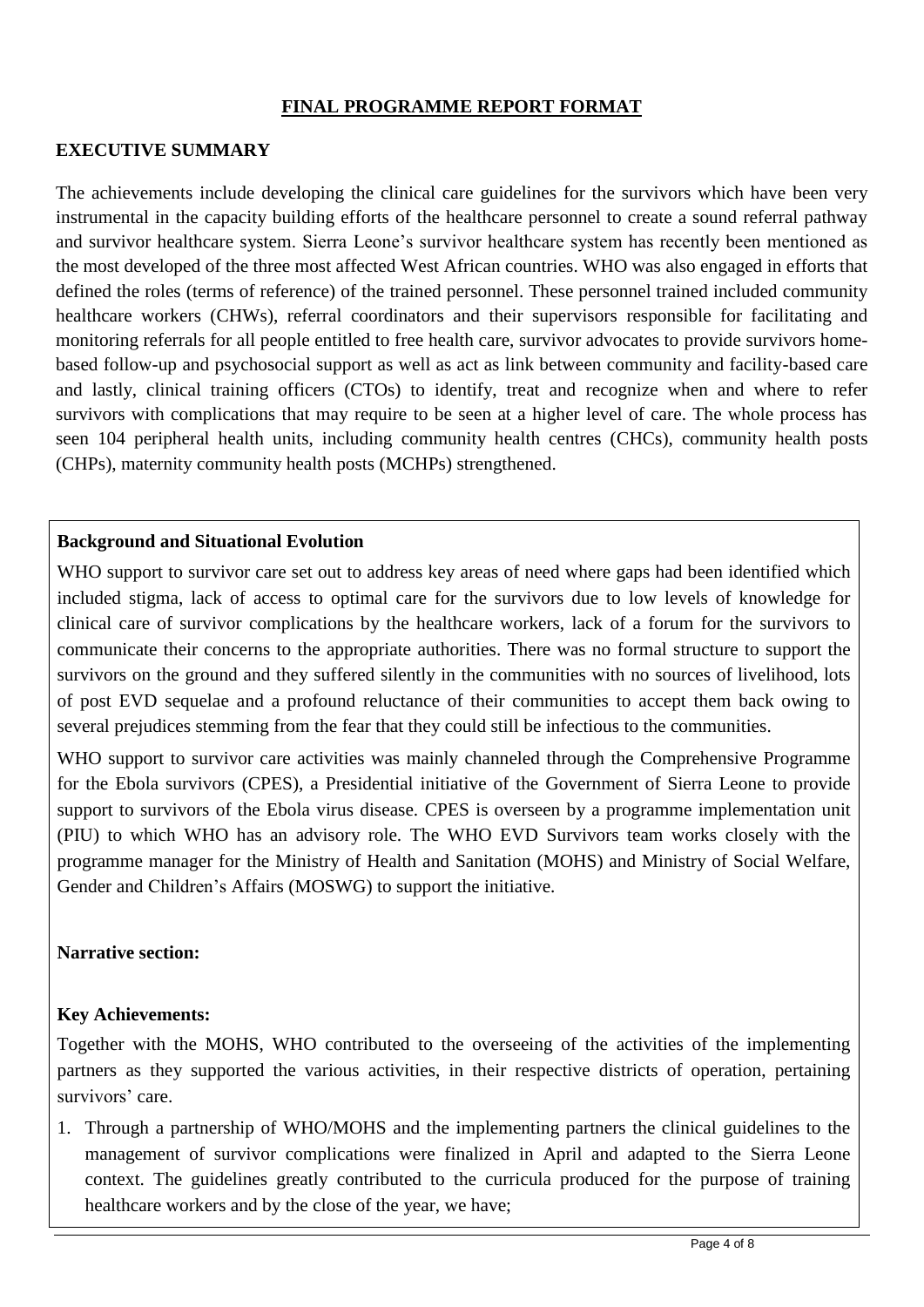- a. 226 community healthcare workers (CHWs) trained nationally using the training toolkit that was developed by WHO headquarters and adapted to the context of Sierra Leone in accordance with the MOHS and partners. In addition, 104 peripheral health units, including CHCs, CHPs, MCHPs, were strengthened.
- b. 14 referral coordinators have been placed at district hospitals, responsible for facilitating and monitoring referrals for all people entitled to free healthcare.
- c. 152 survivor advocates to provide survivors home-based follow-up and psychosocial support as well as act as link between community and facility based care.
- d. 12 clinical training officers (CTOs). Trainings for the CTOs still continue periodically to allow for continued professional development.
- e. 10 medical doctors capable of addressing frequently observed complications to the survivor population and of offering optimal care for EVD sequelae commonly seen amongst the survivor population and for which the survivors will most commonly be referred. The process is still on going and is expected to be complete with 20 more officers trained by the end of December 2016.
- 2. WHO supported MOHS to participate in monthly meetings with the Sierra Leone Association of Ebola Survivors (SLAES)
- 3. Planning of activities to meet the milestones set under the national Key Results Area 3 (KRA 3) was done by MOHS with technical input from WHO. Consequently, WHO worked with the Deputy Chief Medical Officer to update the national President's Recovery Plan.
- 4. Five sub-groups of the Survivors Technical Working Group (STWG) regularly met and continue to meet monthly under the leadership of MOHS and the PIU, with the support of WHO, to finalize key CPES Standard Operating Procedures (SOPs) and policies. WHO participated in all 5 STWGs to provide key technical input and support. The working groups and areas of work include:
	- I. Training and Mentorship Package: This sub group has developed the training curriculum for the Clinical Training Officers (CTOs) and Medical Officers.
	- II. Human Resources: Having defined the scope of work and job descriptions of the Survivor Advocates, Survivor Advocate Supervisors, Referral Coordinators, and the CPES District Transition Coordinator, individuals in each district to take up the role of Survivor Advocates have also been defined. The sub group negotiated on the terms of conditions of the employment of the Survivor Advocates with the government in June and together, a minimum wage for the survivor advocates was agreed upon. The government agreed to absorb the survivors' advocates on the payroll at the end of the CPES.
	- III. Supply Chain and Logistics: The quantification of drugs for the Survivor cohort was done, and this is now part of the free healthcare initiative, under CPES. Discussions are still ongoing to provide solutions to issues of supply and distribution. As an interim measure, a memorandum of understanding has been signed between the implementing partners and the private pharmacies to provide drugs to patients after their prescriptions have been countersigned by the referral coordinators and the CTOs.
	- IV. Referral pathways: The referral pathway has been clearly defined from the facility to the District Hospital and on to tertiary care. Referrals between tertiary facilities were also worked out with the placements of referral coordinators in the tertiary institutions.
	- V. Monitoring, Evaluation and Information Management: The monitoring and evaluation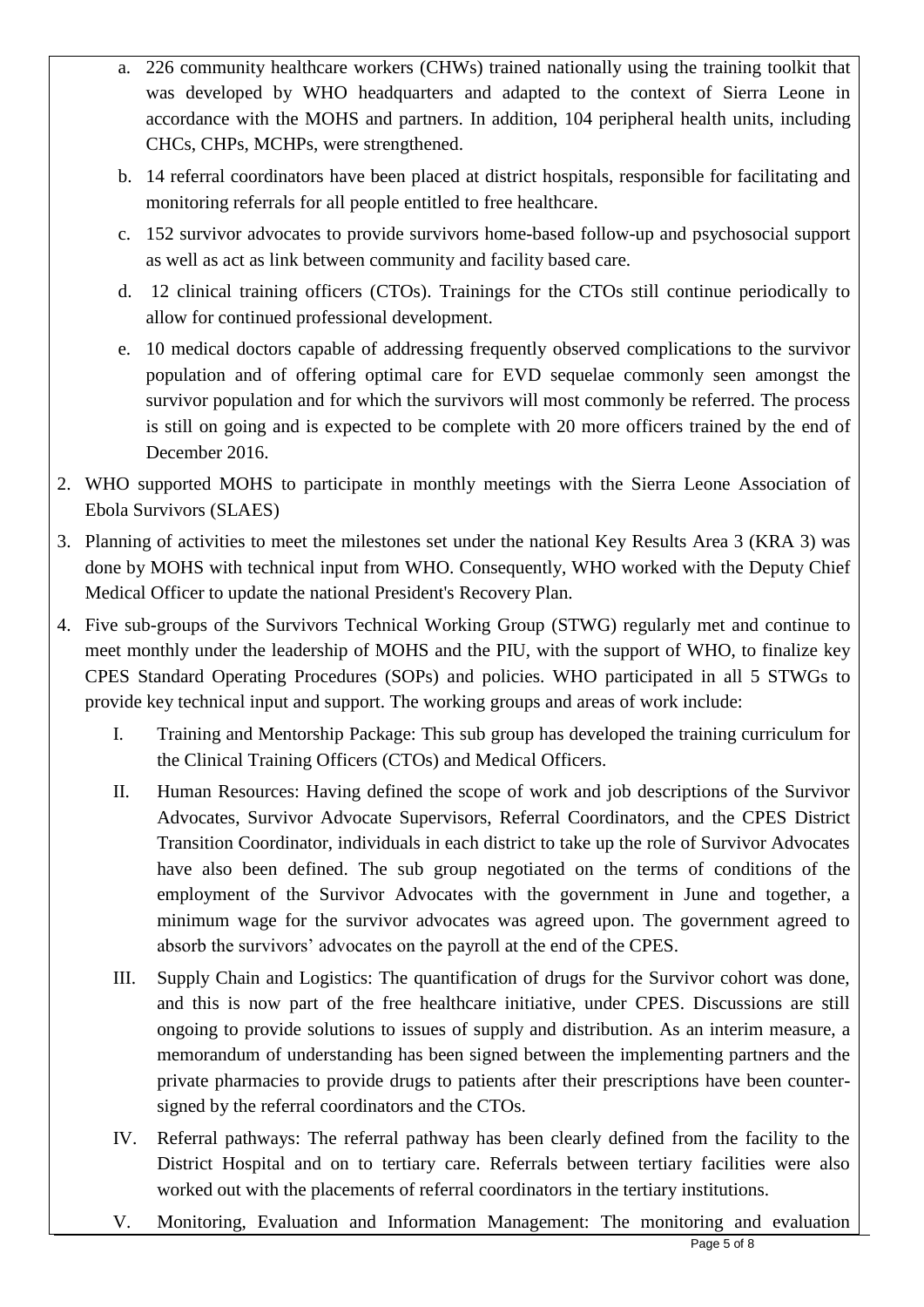(M&E) log frame was developed and validated by MOHS, with technical support from WHO. The key performance indicators were set for the Presidential Priorities in line with set milestones. Regarding reporting pathways and how communication are facilitated through partners, Government agencies and donors, a health-facility-form-10 (HF-10) was created, printed and distributed to all PHUs and through the ongoing support supervisory visits, healthcare workers will be mentored on how to fill in these forms (for every survivor seeking care). The HF-10 forms are already in use in the Western Area.

## **Delays or Deviations**

The distinction and parallel programmes of the MOHS and MSWGA have posed challenges in coordination, decision making and preparation of training material. We experienced minor delays in the approval of the survivors' clinical guidelines which saw some activities delayed but with the goodwill of the Government of Sierra Leone towards the survivor population, a committed workforce and through strong partnerships with the implementing partners, the targeted activities were implemented with the support from the MPTF funding.

# **Gender and Environmental Markers**

| <b>No. of Beneficiaries</b> |             | <b>Environmental Markers</b>      |  |
|-----------------------------|-------------|-----------------------------------|--|
| Women                       | 1193 (39%)  | e.g. Medical and Bio Hazard Waste |  |
| <b>Girls</b>                | 448 (15%)   | e.g. Chemical Pollution           |  |
| Men                         | 918 (30%)   |                                   |  |
| <b>Boys</b>                 | 382 (13%)   |                                   |  |
| <b>Total</b>                | 3032 (3%)   |                                   |  |
|                             | data        |                                   |  |
|                             | incomplete) |                                   |  |
|                             |             |                                   |  |

| <b>Environmental Markers</b>      |
|-----------------------------------|
| e.g. Medical and Bio Hazard Waste |
| e.g. Chemical Pollution           |

## **Best Practice and Summary Evaluation**

Care for the EVD survivors as envisaged by WHO, MOHS and partners, should be an all-inclusive package that addresses the medical, social and psychological aspects of health for the survivor population. This should include clear referral pathways and access to optimal medical care, addressing the psychosocial stressors to the survivors and giving them an enabling environment for societal reintegration for them to be self-sustaining in their day-to-day lives. Before CPES, there was no formal structure to support the survivors on the ground and they suffered silently in the communities with no sources of livelihood, lots of post EVD sequelae and a profound reluctance for their communities to accept them back owing to several prejudices stemming from the fear that they could still be infectious to the communities. With the support of the MPTF funds, WHO supported the MOHS and other NGO partners to have this picture overturned and today, Sierra Leone can boast of the best survivor care and referral pathways amongst the three most affected countries (according to the recently concluded three country survivors meeting in Monrovia, Liberia) and a strong survivors network that advocates for the population and meets regularly with the survivors care team. There still remains a number of unanswered questions surrounding the public health implications of the observed persistence and intermittent shedding of EVD viral fragments (i.e. when this shedding stops and how this can be related to infectivity of an individual) to what extent the EVD virus infection can alter the immune status of an individual, the effects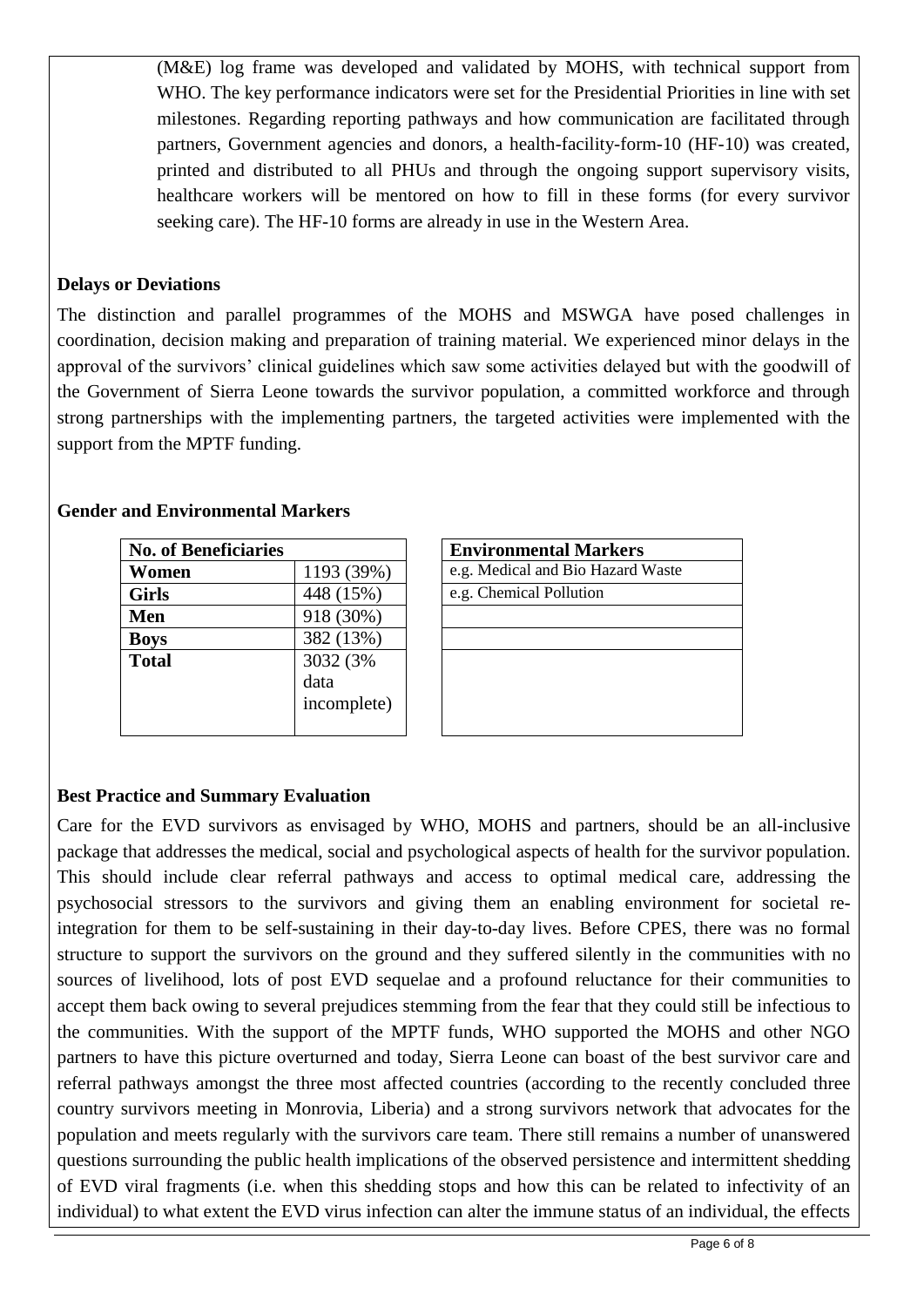of other immuno-deficiency on outcome of EVD infection and how it modulates the quality of life and long term outcomes of EVD survival. Answering these is key in determining the success of the efforts for restoration of livelihoods and creating a self-sustaining re-integrated survivor community.

## **Lessons learned**

- Discharge from the treatment center is not the end of the Ebola woes but rather the beginning of a long process of recovery for which a multidisciplinary concerted effort will be required.
- With careful planning, care for the EVD sequelae amongst the survivors can gradually get integrated into the national free healthcare system to support them.
- EVD had more devastating effects beyond those seen in the treatment centres that had serious consequences on the livelihood of the survivors and a big effect on the economy of the country as people lost their sources of income, ability to earn. It created orphans who will continue to need support until they are able to look after themselves.
- Through CPES and interaction with the other survivor care programmes in the three most affected countries, we now know that persistence of viral fragment shedding amongst a small fraction of male survivors can still go on more than 18 months from time of discharge from the treatment units. The significance of this to the survivor population and the country at large is still under discussion
- Through regular interaction with the survivor population, timely feedback and clear messages to the communities and improved awareness for the sequelae of EVD amongst survivors by the health care workers, we can fast-track the process of rehabilitation for the EVD survivors and improve their acceptance back in their communities and self-reliance.
- The battle against stigmatization of EVD survivors is best fought with the involvement of the EVD survivors through their association

# **Story from the Field**

## **The scars of Ebola include mental health impacts**

Sierra Leone has a registered population of 3,032 Survivors of Ebola Virus Disease (EVD), who report various medical conditions including, commonly, neurological, and eye complaints. Less frequently discussed but no less important are mental health disorders, which affect a large proportion of those who endured the highly traumatic effects of the crisis.

For this reason, the Ministry of Health and Sanitation in partnership with WHO, JSI/USAID and partners supported the integration of Mental Health into the national Comprehensive Programme for EVD Survivors, which aims to provide free and accessible clinical care for all those who survived the disease. As such, in October 2016 an EVD-related training module on mental health was rolled out to over 200 frontline health workers across the country, to assist them in recognizing, managing and providing referrals for those suffering from depression, anxiety, psychosis, substance abuse and other mental health disorders.

The importance of making such support accessible and available to EVD Survivors cannot be overstated. K.A.'s story is testament to this. He is a 34-year old student of Library Sciences at the University of Sierra Leone. Prior to the Ebola crisis he was known as a smart and happy young man, and his future looked bright. His mother had just bought him a car as a reward for getting into university, and promised him much more on his graduation. Things couldn't have looked better. Then on 27<sup>th</sup> September 2014, K.A.'s elder brother suddenly became sick. After one week, the brother died; the father also passed away on 28<sup>th</sup> October 2014. Following the burial of the father, another 18 relatives became infected and died.